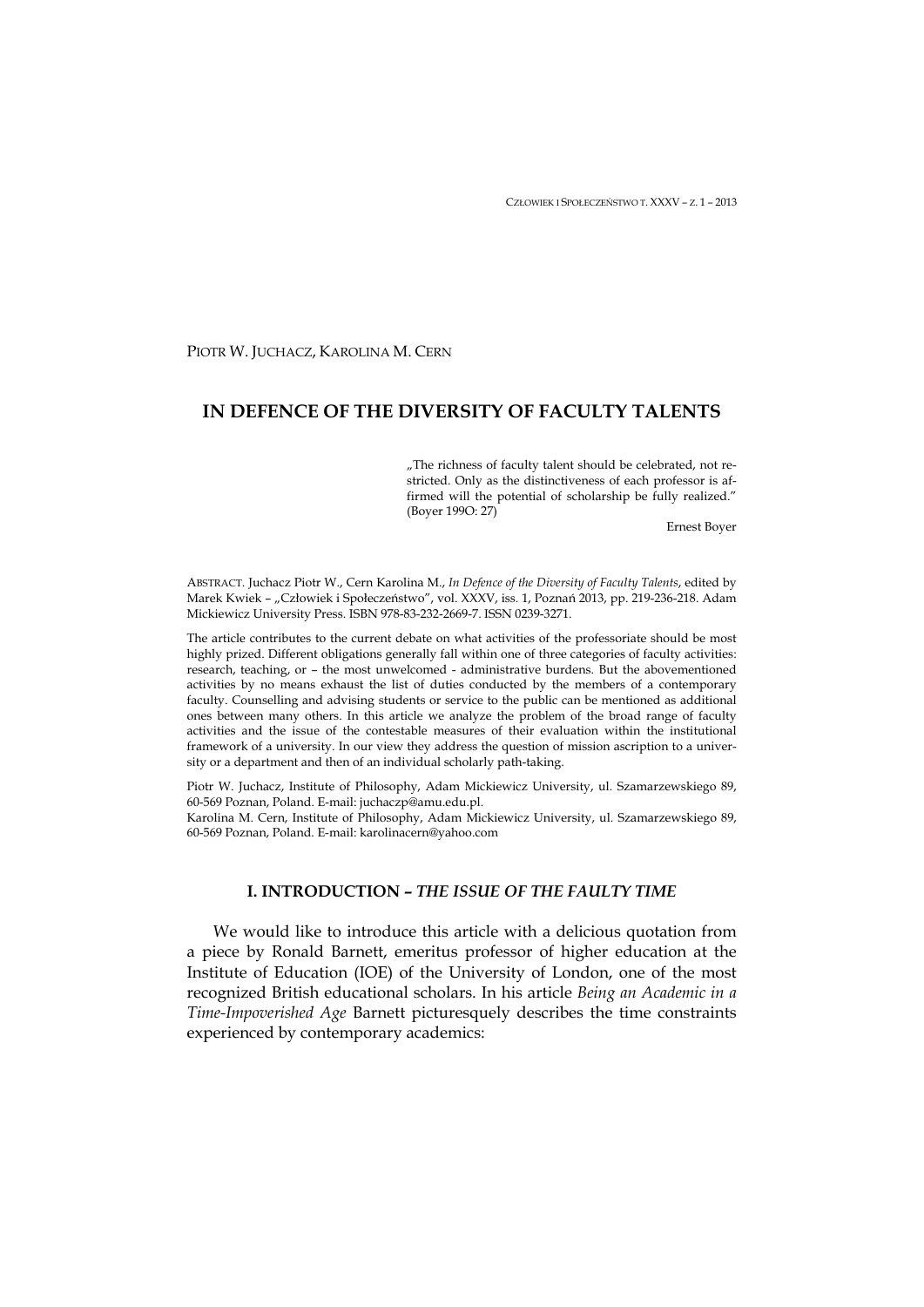"Today's academic moves in multiple time frames… There is a class to teach… still some preparation was undertaken the previous evening... in our academic's mind, too, are insistent thoughts about the deadline in a fortnight's time by which a research proposal has to be submitted… Prior to that is a further deadline in the next week by which some thoughts on the departmental learning and teaching strategy will have to be put down on paper… Put to one side and half forgotten is a *proforma*  to all staff requiring that an assessment be made under more than twenty categories of activity as to how our academic has spent her time during the past time. In addition, our academic is working on a paper for submission to a journal and has committed herself to submitting it in two months' time… Over a much longer time frame still, our academic harbours thoughts of… a sabbatical term in the Antipodes to help to frame that agenda" (Barnett 2008: 7-8).

This quotation transfer us to the very heart of the current debate on what activities of the professoriate should be most highly prized, namely *the issue of the faulty time* (Boyer 1990: XI). Different obligations described by Barnett generally fall within one of three categories of faculty activities: research, teaching, or – the most unwelcomed - administrative burdens. But the abovementioned activities by no means exhaust the list of duties conducted by the members of a contemporary faculty. Counselling and advising students or service to the public can be mentioned as additional ones between many others. In this article we undertake the problem of the broad range of faculty activities and the issue of the contestable measures of their evaluation within the institutional framework of a university, which can be summarized by two questions: *What it means to be a scholar at the beginning of the twenty first century? What is the meaning of scholarship itself?* (Boyer 1990: XII, 1).

### **II. THE BACKDROP OF ANALYSIS**

In 1990 there was a book published, that during the last twenty years has become a classic in the field of higher education research and a source of inspiration for a growing number of scholars around the world developing, broadening and clarifying ideas presented for the first time in this "widely read and widely quoted book in recent years" (Wergin 2006: 37). The book, entitled *Scholarship Reconsidered. Priorities of the Professoriate*, was written by Ernest Leroy Boyer (1928-1995), "a leading proponent of this movement" (Van de Ven 2007: 6) and "major leader in higher education" (Kezar 2005: 44). Although his writings are not well known in Poland, it's worth emphasizing that at the time of the publication of the abovementioned book Boyer was recognized in the United States as an influential educational public intellectual, and who was connected both with his pro-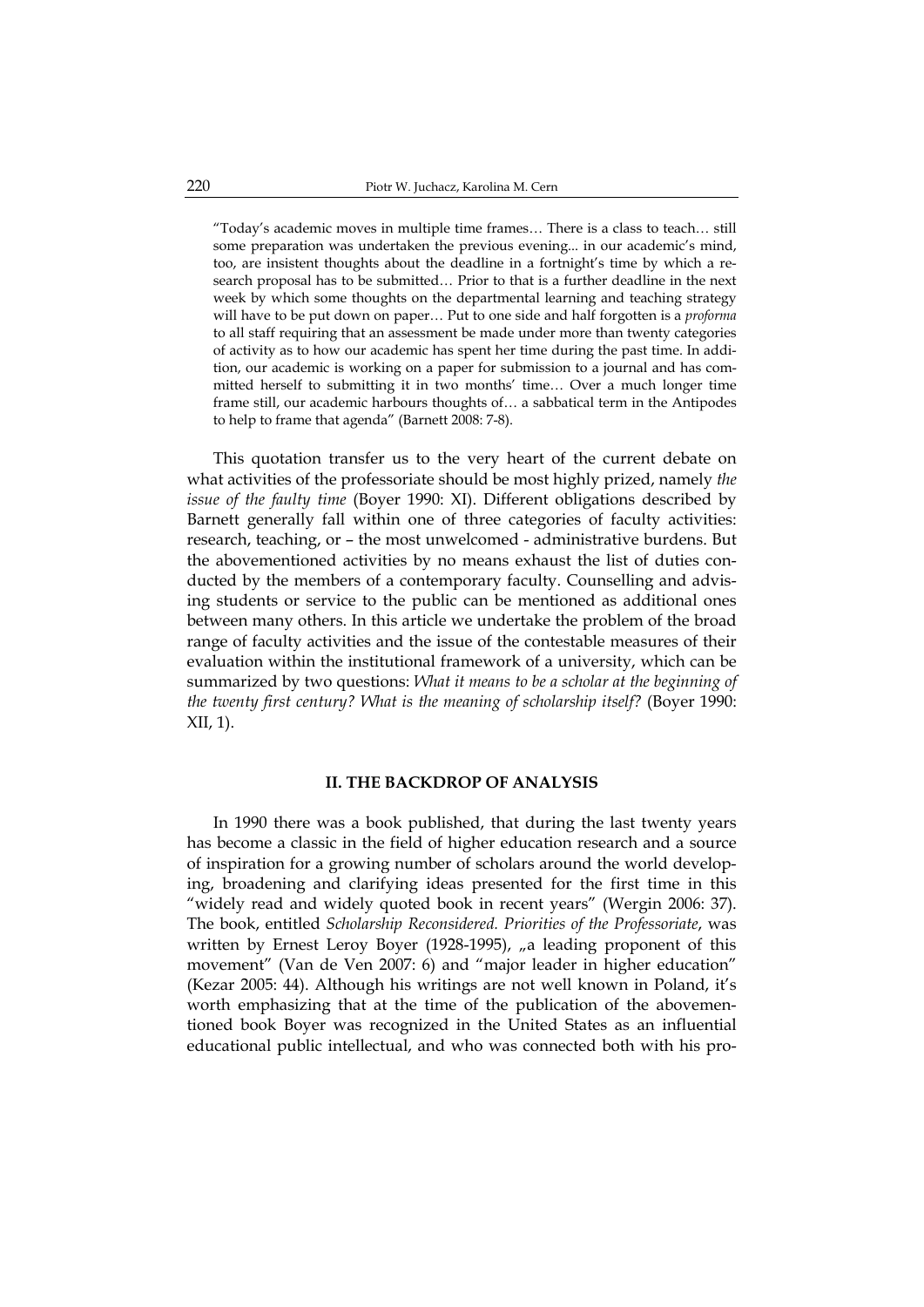fessional work and public speeches and writings during the previous twenty years. In 1970 he was named chancellor of the State University of New York (SUNY), where he worked for seven years. Already during this time his ideas concerning the disparate role of a faculty and the importance of different kinds of academic scholarship were developing. For example, as chancellor he "created the rank of 'Distinguished Teaching Professor' to emphasize the importance of teaching and learning, not merely research" (Glen *et al*. 2002). In 1977 he was nominated by President Jimmy Carter to become the U.S. Commissioner of Education, which allowed him to gain experience in issues of public education. At the end of 1979 he took up the position of president of the Carnegie Foundation for the Advancement of Teaching1, which he served till his death in 1995. During his time at the Carnegie Foundation he initiated research and published several very influential reports on American preschool, primary, secondary and higher education, such as *High School: A Report on Secondary Education in America* (1983), *College: The Undergraduate Experience in America* (1987), *Campus Life: In Search of Community* (1990), *Ready to Learn: A Mandate for the Nation* (1991), *The Basic School: A Community for Learning* (1995), and the last mentioned, but not least *Scholarship Reconsidered. Priorities of the Professoriate* (1990), where he "challenged the current views of faculty priorities and the true meaning of scholarship" (Glen *et al*. 2002). The wide range of interest represented by his writings concerns all levels of education. "His speeches and writings conveyed ideas on education, and are a testimony to the impact that he had on the nation's education system" (Glen *et al*. 2002).

In the present article we will focus only on one dimension of Boyer's research and writings, namely the issue of different domains of faculty activities within higher education institutions. Although he writes in the context of the American system of higher education, the problems he raises are universal, and especially important in Poland, when the discussion on the evaluation of the performance of the professoriate in different domains of academic activities is just beginning to spark off.

 $\mathcal{L}=\mathcal{L}=\mathcal{L}=\mathcal{L}=\mathcal{L}=\mathcal{L}=\mathcal{L}$ 

<sup>1</sup> The Carnegie Foundation starting in 1973 developed – and subsequently regularly updated – The Carnegie Classification of the Institutions of Higher Education widely used in the studies of higher education institutions: see: http://classifications.carnegiefoundation.org ; For an interesting introduction to the history of Classification and its development over the last forty years, including a short analysis of important changes in classified categories and their labels made in the 2000 edition: see: McCormick *et al*. 2005: 50-57; and The Carnegie Classification of Institutions of Higher Education, 2000 Edition, with a Foreword by Lee S. Shulman, The Carnegie Foundation for the Advancement of Teaching, Menlo Park 2001, retrieved: 5-02-2013: http://classifications.carnegiefoundation.org/downloads/2000\_edition\_ data\_printable.pdf .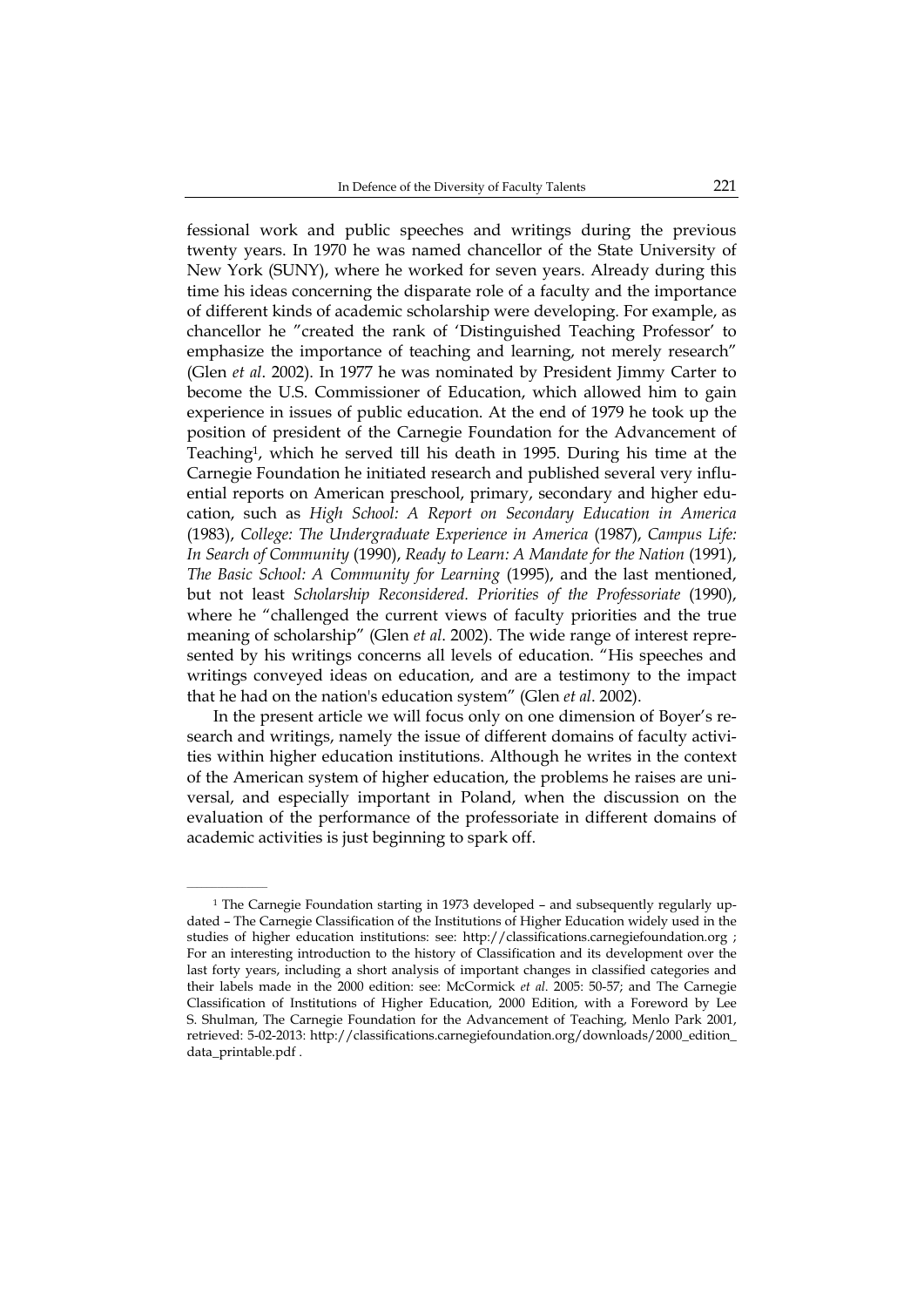What should be plainly expressed and strongly stressed at the beginning of our presentation of Boyer's proposal is that his considerations are rooted in the National Survey of Faculty (1989) and numerous findings from that survey not only form the basis for his theses, but are also quoted and presented in the book (over forty pages of appendix contain the results presenting answers to forty two questions sent to nearly 10,000 faculty members, with useable returns numbering 5,450 questionnaires) (Boyer 1990: 127-128).

# **III. BOYER'S SHORT JOURNEY INTO THE HISTORY OF AMERICAN HIGHER EDUCATION:**  *TEACHING***,** *SERVICE* **AND** *BASIC RESEARCH*

Boyer while examining the history of American higher education singles out three phases of its development. *The first phase* embraces a model of the colonial college, as for example Harvard College, founded by the puritans in 1636, "with its strong British roots (...) focused on the student - on building character and preparing new generations for civic and religious leadership" (Boyer 1990: 3). During this initial stage of development institutions of higher education were fully dedicated to *teaching*, regarded as the central task of the professoriate, and scholarly achievements played only a background role. Boyer quotes the declaration of Charles W. Elliot from his address during the ceremony of assumption of the presidency of Harvard College in 1869, according to which "the prime business of American professors ... must be regular and assiduous class teaching" (Boyer 1990: 3).

*The second phase*, still overlapping the first one, started in the first decades of the functioning of a newly established, independent country in 1776. Boyer stresses the shift which took place, from the shaping of characters and developing intellectual and moral abilities to the touched by the faith in tomorrow's "building of a nation" (Boyer 1990: 4). The important changes in the institutional panorama of higher education happened. Firstly, from the beginning of the nineteenth century new kinds of technical schools were founded, namely polytechnics, which openly and clearly defined their role as "the service of business and economic prosperity" (Boyer: 1990: 4). Secondly, a remarkable change took place as an effect of enacting in 1862 by the U.S. Congress of the Land Grant College Act. The land-grant colleges played a crucial role in creating a new mission of the higher education institutions, namely *service* to the common good of the whole country and of all its citizens. Even nowadays, land-grant universities are still in the vanguard of public scholarship that is "scholarship that philosophically and opera-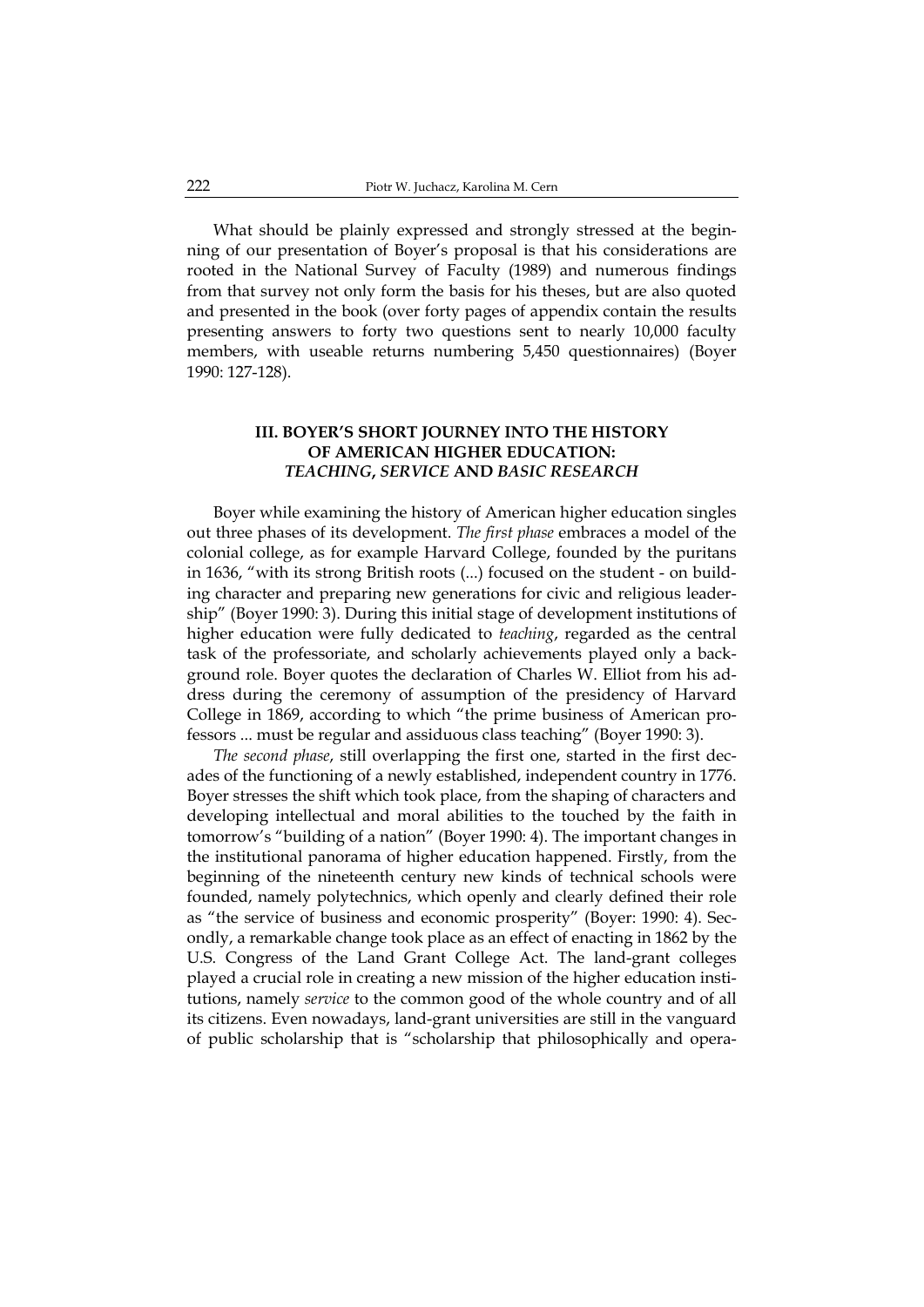tionally reflects the engagement ideal" (Alter 2005: 462). When numerous land-grant colleges came into existence then access to higher education spread over the broader groups of citizens filling them with a democratic spirit. The second phase was developing during the whole of the nineteenth century and the first four decades of the twentieth century. Boyer stresses that that was a time when *applied research* was spreading and "the faculty's role was energized by determined efforts to apply knowledge to practical problems" (Boyer 1990: 7), but also that this dedication to service was filled by a *moral meaning*, because "the goal was not only to *serve* society, but *reshape* it" (Boyer 1990: 6).

*The third phase* of development of American higher education connected with the third dimension of scholarly activity, namely *basic research*, visibly sprang on the stage during the Second World War, when the professoriate declared "the help of the universities in bringing victory to the nation" (Boyer 1990: 10). As an effect, in the following years the era of federal research grants was launched by the newly established Office of Scientific Research and Development, which operated between 1941 and 1947. Its influence on taking by the universities a decisive *research turn* was crucial. Boyer notices that from the end of the 1940's to the 1990's it's possible to observe - by analyzing national surveys of the faculty - a tendency showing the systematically growing difficulty to achieve tenure without publishing, even in comprehensive and liberal art colleges, where a faculty *hired as teachers* suddenly found themselves in the a position of being *evaluated as researchers* (as put it Theodore Caplow and Reece J. McGee in their book *The Academic Marketplace* from 1958, quoted by Boyer (Boyer 1990: 11)). He calls it *the research climate*, which caused that research "academic priorities that had for years been the inspiration of the few now become the imperative of the many" (Boyer 1990: 10). The changes in universities after the Second World War was more profound and far-reaching, because paradoxically the research turn in faculty evaluation took place during the time of massification of the system of higher education.

But one of the most important decisions was made already three years earlier, when The Servicemen's Readjustment Act of 1944<sup>2</sup>, known informally as the GI Bill, was enacted. It guaranteed every man and woman who served at least 90 days in the U.S. Army during the Second World War covering the costs of tuition, living expenses and books necessary to enable them to continue education at all needed levels, including higher education. "Within the following 7 years, approximately 8 million veterans received

 $\mathcal{L}=\mathcal{L}^{\mathcal{L}}$ 

<sup>2</sup> The act's official title: "An act to provide Federal Government aid for the readjustment in civilian life of returning World War II veterans, June 22,1944".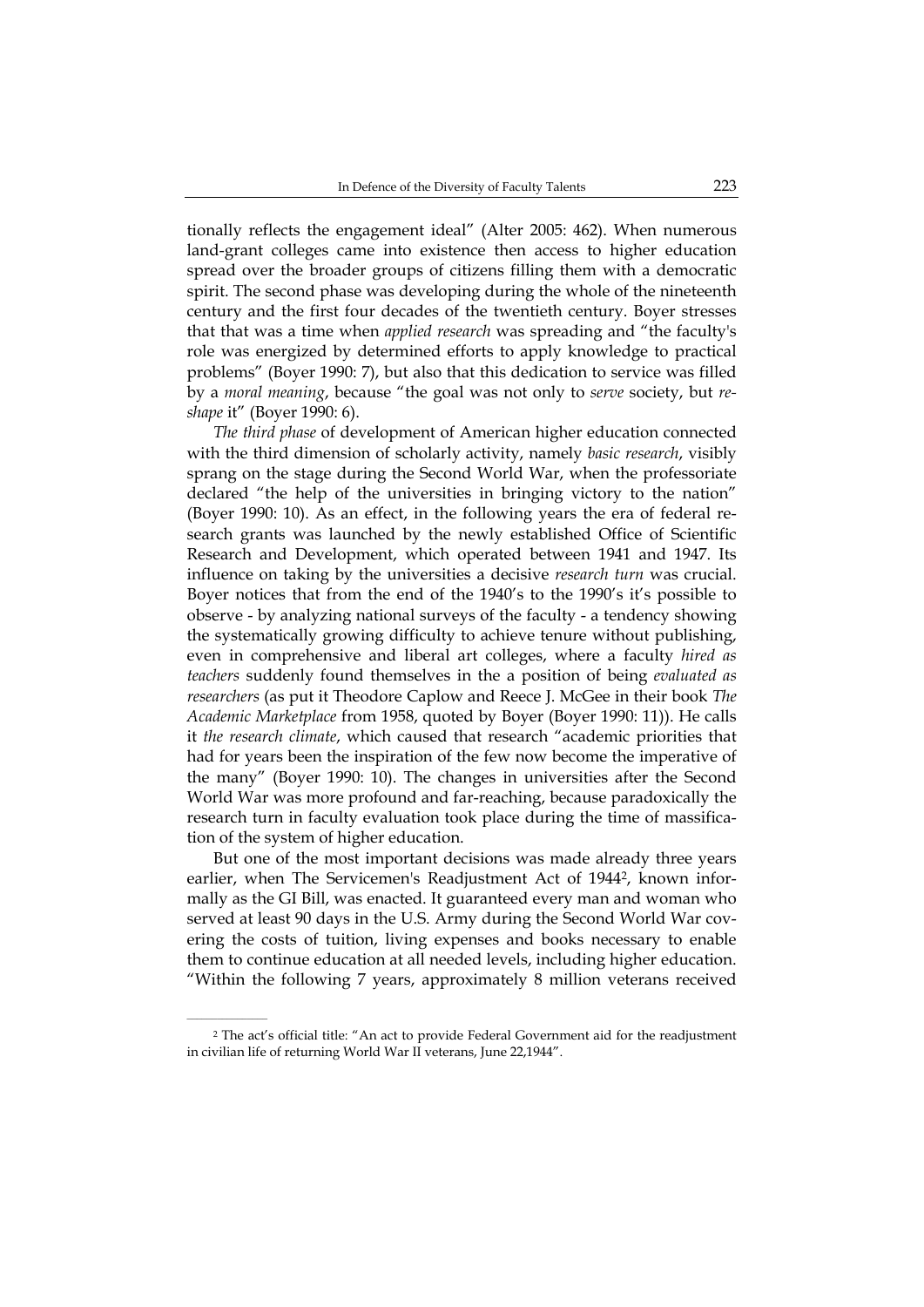educational benefits. Under the act, approximately 2,300,000 attended colleges and universities, 3,500,000 received school training, and 3,400,000 received on-the-job training. The number of degrees awarded by U.S. colleges and universities more than doubled between 1940 and 1950"3. According to the information provided by The United States Department of Veterans Affairs "in the peak year of 1947, veterans accounted for 49 percent of college admissions. By the time the original GI Bill ended on July 25, 1956, 7.8 million of 16 million World War II veterans had participated in an education or training program"4. Boyer describes the GI Bill as a watershed act, because it sparked *a revolution of rising expectations* (Boyer 1990: 12), in consequence of which "what was for GIs a privilege became, for their children and grand children, an absolute right. And there's no turning back" (Boyer 1990: 12).

## **IV. THE IDEA OF FOUR DOMAINS OF SCHOLARSHIP**

A) Boyer's fundamental thesis. There are at least three profound statements in Boyer's book broadly discussed in the state of art. We would like to present and elucidate them in the following section because we find them crucially important for the understanding of what scholarship is, and further, our claim is that Boyer's three thesis deserve recognition also in the Polish system of higher education.

First, the concept of scholarship should be redefined in the sense of broadening it. More precisely, as incisively articulate is the thesis of John M. Braxton, William Luckey and Patricia Helland, "scholarship should [also] have objectives other than the discovery of new knowledge" (Braxton *et al.* 2002: 14). Such an extension of the concept of scholarship should be understood in terms of the *legitimation* of three other – no less basic neither essential – *objectives* of academic activity instead of circumscribing it to the traditional understanding as solely discovery (Boyer 1990: 16). Thus, Boyer indicates three more sorts of scholarship, equal of discovery in the significance, notably, scholarship of *teaching*, scholarship of *application* and scholarship of *integration*. In other words, he hardly conceives of anything extraordinary new when he refers to academic work, but quite on the con-

<sup>3</sup> Quotation from the webpage 'The Our Documents' administrated by The National Archives of the United States where there are photocopies, transcripts and a commentary to 100 milestone documents of American history presented, see: http://www.ourdocuments. gov/doc.php?doc=76 , retrieved 01-02-2013.

<sup>4</sup> See more information on the webpage of The United States Department of Veterans Affairs http://www.gibill.va.gov/benefits/history\_timeline/index.html ; retrieved 01-02-2013.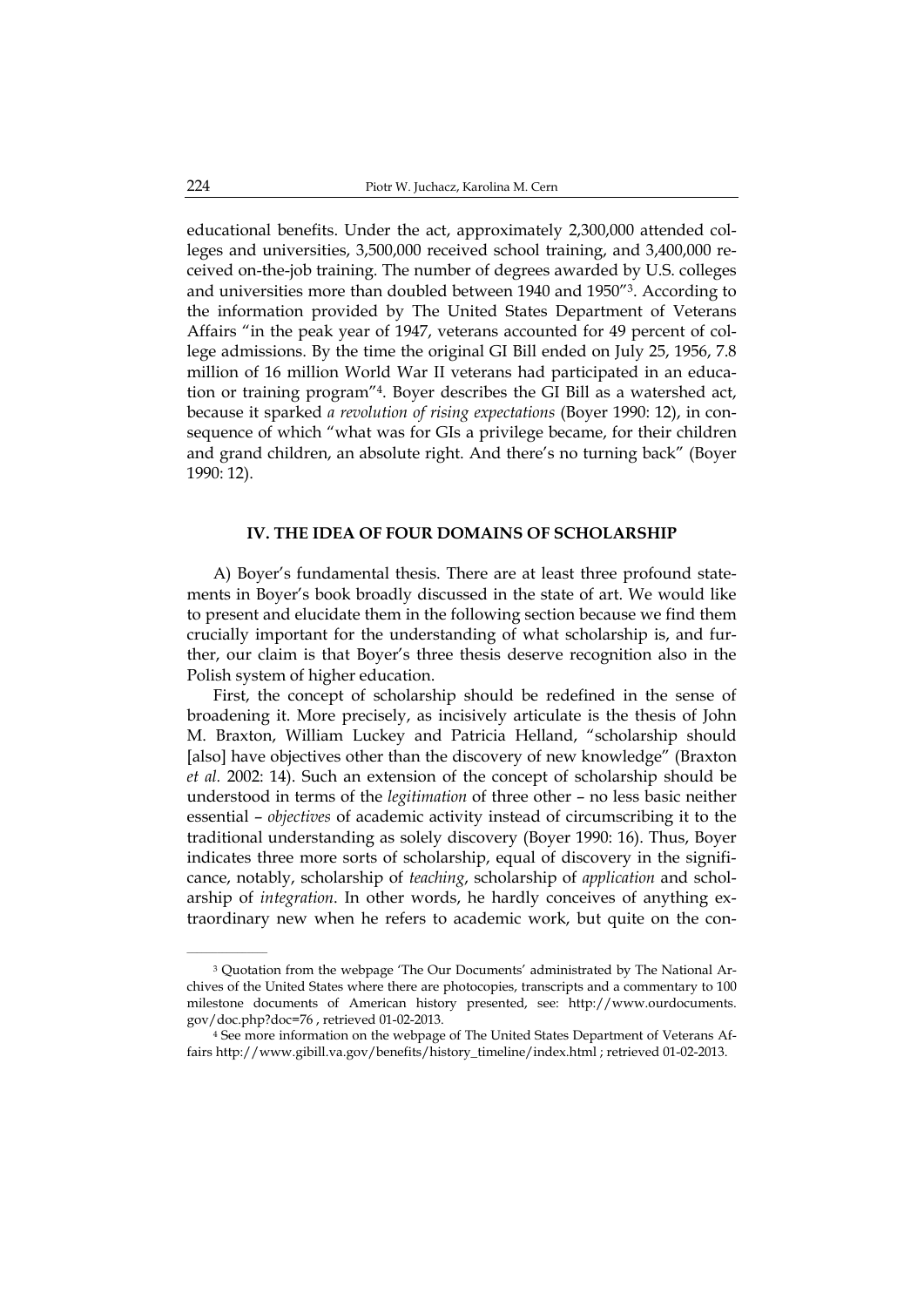trary, the compelling move in his claim consists in recognizing these four activities as equal to one another. In fact, what is quite new in his proposal it is addition to the "trilogy of teaching, application and discovery" the fourth kind of scholarship, that is – integration.

Second, these four forms of scholarship which designate four equally meaningful objectives of professorial work constitute a premises for insisting on the necessary "flexibility in the assessment of faculty scholarly performance" (Braxton *et al.* 2002: 14) which is to be understood as a thesis that the criteria for tenure and promotion should also embrace the breadth and scope in which the realization of the three more academic objectives – teaching, application and integration – than merely discovery proceeds. Put it another way, "in order to recognize discovery, integration, application, and teaching as legitimate forms of scholarship, the academy must evaluate them by a set of standards that capture and acknowledge what they share as scholarly acts" (Glassick *et al.* 1997: 20).

With that regard, crucial in this second of Boyer's move indicating the necessity for extending a system of rewards and promotion is the distinction he makes between *outcomes* of academic activity and the *processes* that lead to those outcomes, namely scholarly activities themselves which are in need of institutional recognition, too. Paying attention exclusively to measurable outcomes – whichever of the four sorts they are – gets lost in this measurement itself that is blind for the often long and time-consuming, hard and reach in sacrifices ways that skilful and a well prepared, well equipped in knowledge faculty must run through in order to reach these outcomes. Therefore, those criteria that serve for evaluating a faculty that submit to tenure, promotion or reward *should* take into account (i) realization of the four basic objectives of academic work and moreover (ii) include clear recognition of both scholarship (outcome) and scholarly activities (involvement of professional knowledge and skills (Braxton *et al.* 2002: 17-18)), so at the end of a publication it should not be the only nor primary yardstick of any faculty evaluation (Boyer 1990: 34).

Third, stating that at the time he wrote *Scholarship Reconsidered* too narrow a comprehension of the concept scholarship rendered faculty performance and academic institutions imitative (Boyer 1990: 2) instead of letting them be creative and distinctive (Boyer 1990: 54), Boyer acknowledged that the only – or the most fruitful – chance to invert it was to make every institution of higher education proclaim its own scholarly mission (Boyer 1990: 53). This third thesis of Boyer neatly articulates KerryAnn O'Meara in the following words: "colleges and universities and their faculties should emphasize the forms of scholarship most appropriate to their mission and not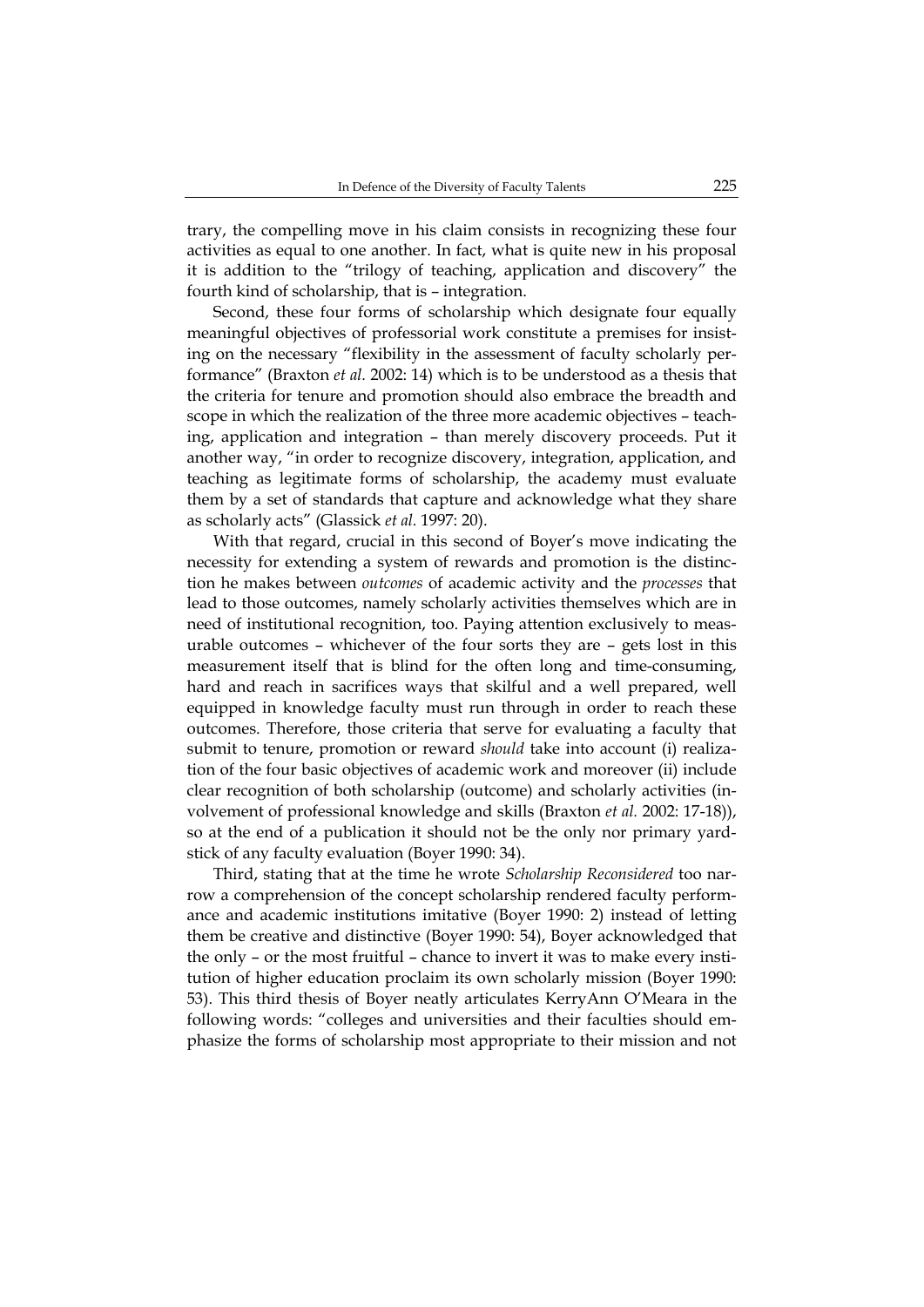try to emulate the faculty roles and rewards at research universities in a quest for prestige" (O'Meara 2005: 257). This thesis entails that although *all* four forms of scholarship and the prescribed to them objectives are recognized as equally important in general and a faculty should be encouraged to undertake *each* of them at each institution (Glassick *et al*. 1997: 10), nevertheless, as it is impossible to perform all of them equally well at least at the same time, so each institution should proclaim its own specific mission with regard to four kinds of scholarship and work out its own specific documents on promotion, tenure and rewards with respect to the declared mission. Here we are: the same cluster of problems are facing faculties in Europe, including Poland, in present times (Kwiek 2013: 97).

Boyer's invention though does not stop there. Strictly with the idea of an institutional mission is correlated the idea of "a flexible career path" – the idea "to sustain productivity across a lifetime" (Boyer 1990: 51). The same idea is being now clearly stressed in the European context of HE: "attractive higher education system should be able to offer academics competitive career opportunities" (Kwiek 2013: 85).The crux of the matter consists in this case in the appreciation of individual autonomy in defining the career path which may take different turns of interests, accordingly to four kinds of scholarship, as well as to relate on different skills, professional activity and productivity forces during an entire academic lifetime (Boyer 1990: 48). Therefore, Boyer "recommend[s] that colleges and universities develop what might be called *creativity contracts* – an arrangement by which faculty members define their professional goals for a three- to five-year period, possibly shifting from one principal scholarly focus to another" (Boyer 1990: 48). As a result of this proposal, every evaluation of a faculty should be based on the criteria stemming from goals declared in the creativity contract s/he signed up.

 The emancipatory force unleashed in this in-depth institutional reform may be understood at least in three terms<sup>5</sup>:

#### (i) Recognition

Previously performed academic activities – within the trilogy of teaching, discovery and application - accomplished equal general recognition in the sense that what had not been until that time understood nor treated as scholarly activities then, in the early 1990's, occurred to pertain to scholar-

<sup>5</sup> Of course, changes in the mission must be correlated (and they proceed as such in Europe) by changes in university management and funding (Kwiek 2013: 268). But the issue of the kinds of changes is put into question in large debates (Olsen 2007; Olsen 2010; Kwiek 2006; Kwiek 2010; Kwiek 2012; Kwiek, Kurkiewicz 2012; Kwiek 2013).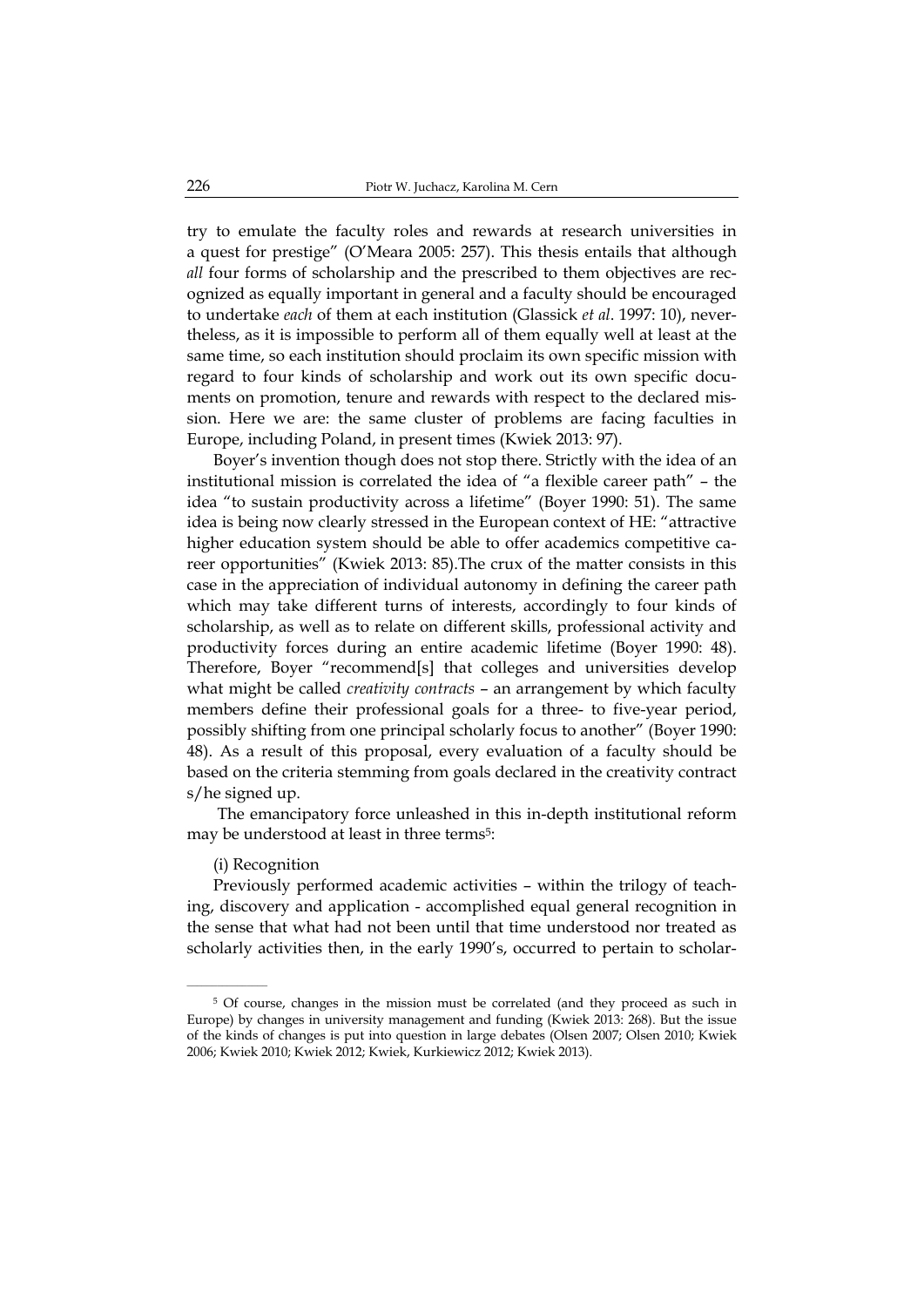ship as such, so the enhancement of the value of diverse academic performances was observed. It resulted in both dimensions – institutional, wherein assigning a peculiar and unique scholarly mission to the academic institution became much easier; on the other hand for many faculty members all that what they had been doing before not until now obtained the valuable form of scholarship they could be proud of (Bozyk 2005: 95-111)6.

### (ii) Identity building

Proclaiming a specific mission of the institution released of it and of its faculty too from the imitative or emulate performance of other forms of scholarship than precisely those proclaimed by an institution or/and (as it should be correlated), than those really active wherein, in the sense of those forms of scholarship that used to be practiced within a faculty. As one of the main purposes of Boyer's reform was *dissemination of prestige* into four legitimized kinds of scholarship (and four main objectives), institutions did not have to pretend they were of the sort that they were not in fact. This resulted in institutional / individual differentiation that shed more light on faculty commitments and a valid reward structure and finally on the expected template of scholarly performance7.

<sup>6</sup> Recovering recognition, like in the case of Madonna University described by Dennis Bozyk (Bozyk 2005), occurs to be a quite relevant and urgent problem in the Polish system of HE, too. As Marek Kwiek puts it: "For the time being, most non-elite and demand-absorbing institutions in Europe (and especially private institutions in Central and Eastern Europe) are already teaching-oriented while traditional elite research universities are still able to combine teaching and research. (…) At the same time, institutions are expected to be far more studentcentred. Students as university stakeholders are becoming increasingly powerful, also through being reconceptualised as 'clients' by institutions and as a future well-trained graduate labour force by governments" (Kwiek 2012: 39; see also on the issue of those new stakeholders: Kwiek 2010: 106-123; see also Kwiek 2013: 65, 82-83). In further steps Kwiek observes that (i) teaching and research missions are delinking and (ii) in fact only top universities are still capable of really combining the two said missions, (iii) what for basically teachingoriented universities may signify only constant diminishing in recognition. The point here is, that scholarship of teaching, based on high quality standards, when they do not pretend what it is not, performed by keeping-in-touch with the current findings scholars may recover its recognition as well. But this, in fact, excludes moonlighting in that field (Kwiek 2012).

<sup>7</sup> In this context Kerry Ann O'Meara presents compelling findings referring to the outcomes of such reforms. She notices that "publication productivity counted more than previously [in general view at all kinds of universities] in institutions that had made formal policy reform, which seems curios, until we consider all the baccalaureate institutions that used Boyer's framework to move from a culture where no scholarship was conducted at all to one where some traditional writing was encouraged and rewarded. This finding is consistent with an increase in writing expectations at institutions that formally encouraged multiple forms of scholarship. While these institutions may have expanded the range of acceptable kinds of writing to include products of engagement and teaching scholarship, nonetheless writing in these areas is still considered a rising expectation": O'Meara 2005: 266-267.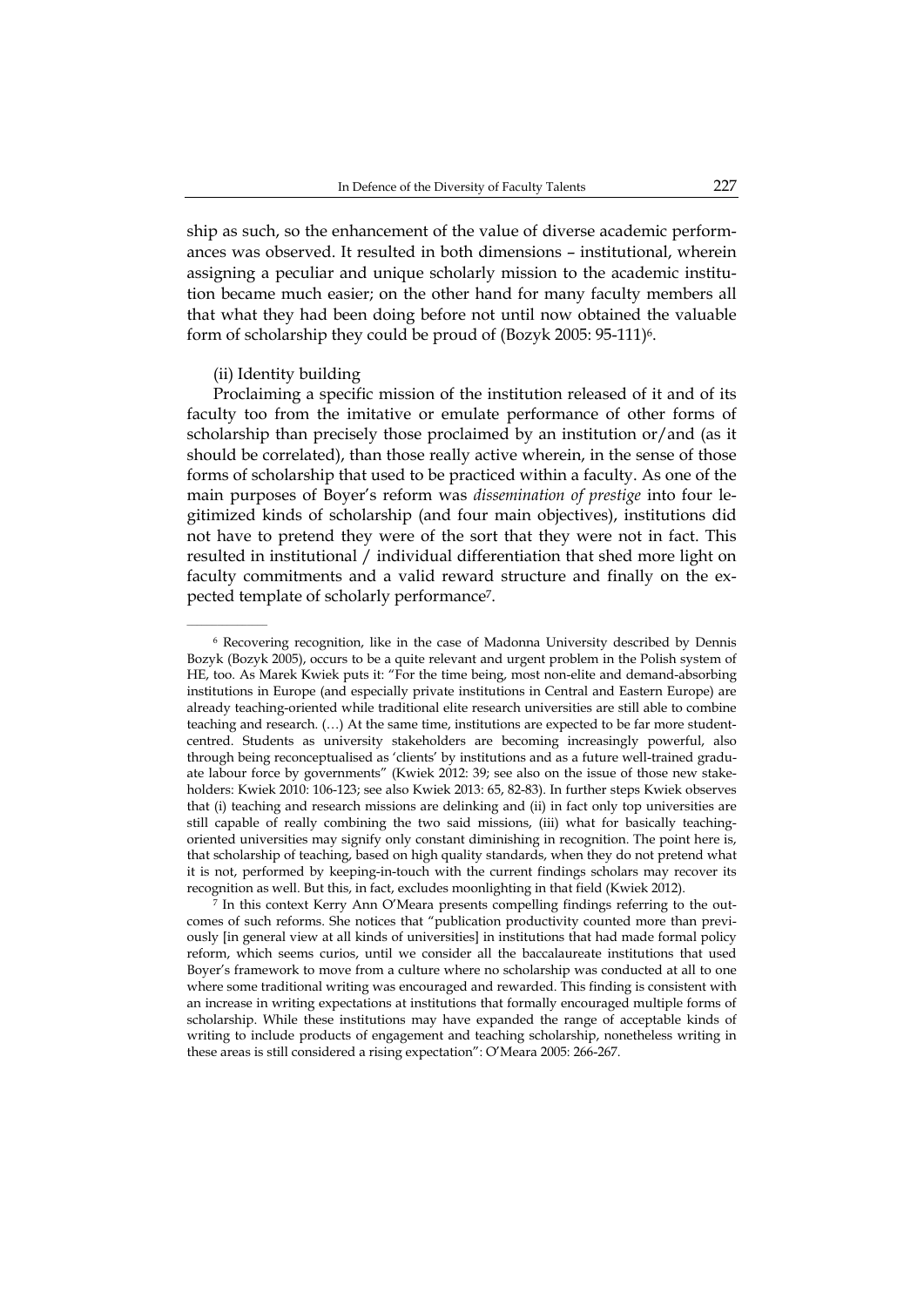(iii) Quality of performance improvement

Conceptually four kinds of scholarship have undergone analytical specifications and were correlated with empirical findings achieved in specially designed research projects and served as a tool kit for each sort of scholarship qualitative improvement that, accordingly to Boyer's claims, should be also recognized in setting up criteria for promotion, tenure and rewards in each academic institution.

The abovementioned changes could run only in the aftermath of widelyheld discussions and elaboration of four mandates, as named by Boyer, and which are strictly assigned to his thesis.

(i) The first of them we find especially indicative of the profound and professional understanding of the concept of four scholarships by Boyer. He emphatically states that "all faculty should establish their credentials as *researchers* (…), every scholar must (...) demonstrate the capacity to do original research, study a serious intellectual problem, and present to colleagues the results" (Boyer 1990: 27). Such a guarantee of scientific competence each academic researcher gets – at least within the American system of higher education - with writing and defending his dissertation. In the context of the contemporary Polish system of higher education, we could add, it would be obtained with the successful defence of a habilitation thesis. According to Boyer it would be enough to verify the scientific credibility of an academic. We propose to call this moment in the development of a professional career a *threshold of scientific credibility*, which can be different in disparate systems of higher education. After reaching that threshold it should be possible to diversify ways of professional development during the further course of an academic career, since "it is unrealistic (...) to expect *all*  faculty members, regardless of their interests, to engage in research and to publish on a regular timetable. For most scholars, creativity Simply doesn't work that way" (Boyer 1990: 27) (on the contradictions to expectations toward academics see: Lucas 2004; Kwiek 2010: 124-128; Kwiek 2013: 62). Moreover, as Marek Kwiek states "globally the academic profession is becoming a predominantly teaching profession" (Kwiek 2012: 38).

 (ii) Every faculty member may then chose the most suitable career path, moreover, s/he may change it during the academic lifetime what seems to be intended by Boyer whilst his analysis of professional kinds of productivity (Boyer 1990: 43-51) at the academia. Nevertheless, whatever is chosen anytime, the whole faculty – understood in terms proposed in the paragraph above - should "stay in touch with developments in their fields and remain professionally alive" (Boyer 1990: 27). Interestingly and quite unwaveringly, in view of Boyer this "staying in touch" is to be understood in other terms than an exhausting "throw" into research activities, participat-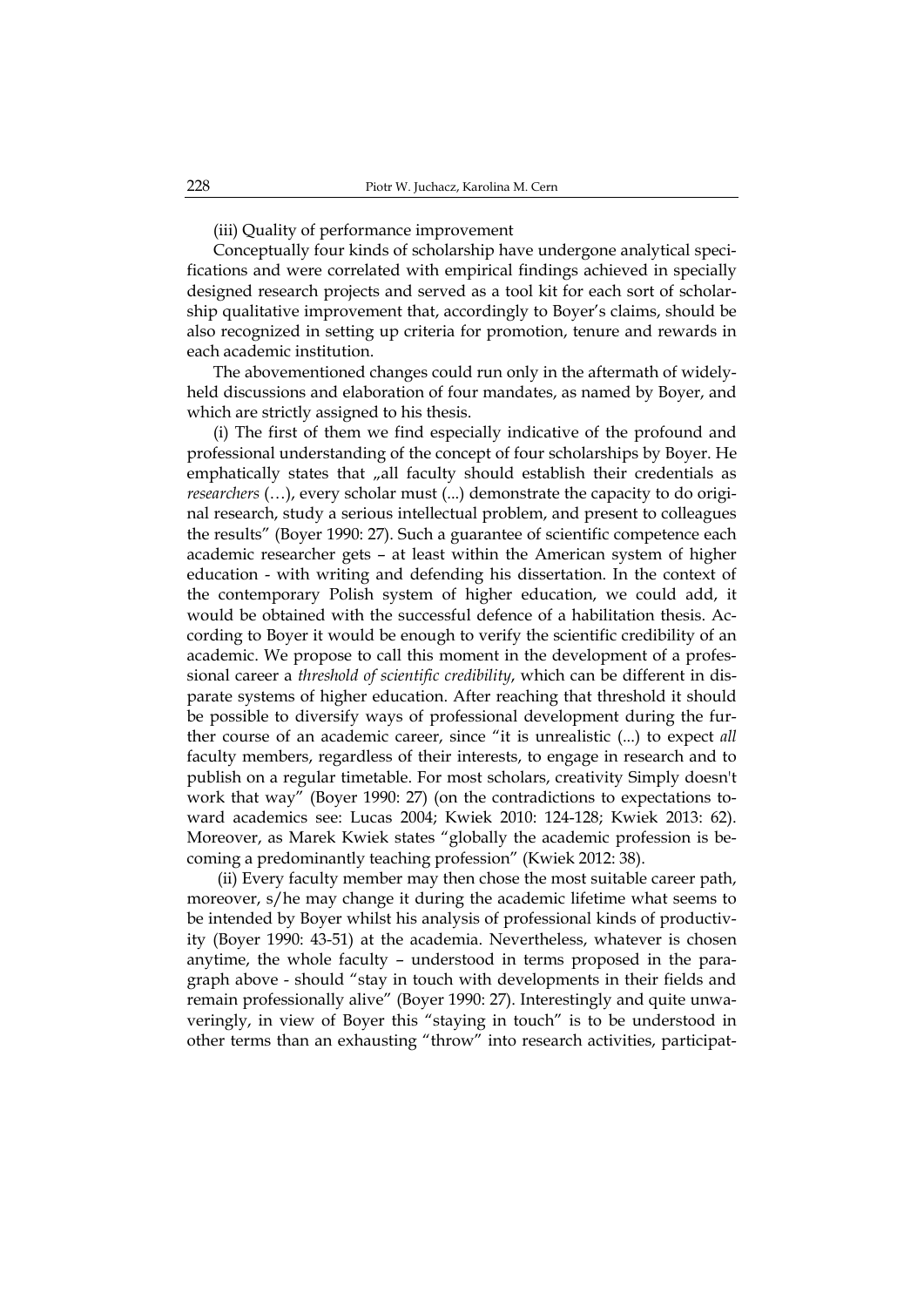ing in a regular timetable of that sort, but rather as "reading the literature and keeping well informed about consequential trends and patterns" (Boyer 1990: 28). Every faculty member should be familiar with the most current and up to date state of art of his/her field and, furthermore, should have his/her own view on the issues in question in the field what s/he should be ready to demonstrate and justify when asked to write on the most current problems.

(iii) "As a third mandate, every faculty member must be held to the highest standards of integrity." (Boyer 1990: 28) An important explanation, very relevant, Boyer gives to the reader. "It goes without saying that plagiarism, the manipulation of laboratory data, the misuse of human or animal subjects in research, or any other form of deceptive or unethical behavior not only discredits the work of professors, but also erodes the very foundation of academy itself" (Boyer 1990: 28). It perfectly depicts academia as a definitely democratic institution, as a flagship, and the most prominent institution of this sort.

(iv) "Fourth, the work of the professoriate – regardless of the form it takes – must be carefully assessed. Excellence is the yardstick by which all scholarship must be measured." (Boyer 1990: 28) This term – excellence – introduced in late 1950's by Robert Merton is understood by Boyer in terms of "high performance standards" (Boyer 1990: 28) that Glassick *et al*. take up and put so much emphasis on in order to boost up most of all teaching as a kind of scholarship. We fully endorse the said move that fits the idea we defend in the following article. Interestingly, however, now this term undergoes contestation as conquering the general understanding of academia performance (compare: Peters 2004) under the rationale of the New Public Management and Post-New Public Management reforms that have been biting the Continent (or even the globe) since the 1980'. As Johann P. Olsen articulates the background of NPM, their "reforms have mainly been 'market-and management' recipes inspired by neo-liberal economic theory and private management in an era when the *Zeitgeist* has been anti-political" (Olsen 2010: 9; no less sharply on the merely economic rationale of NPM see also Olsen 2010: 153, 184, 185; on this issue Olsen 2007: 24 where he highlights that the pure utility and calculation based system of institutions becomes "too contingent on circumstance" and therefore unstable, and furthermore, reforms of the NPM do not play attention "at the ethical and moral dilemmas": Olsen 2007: 143, on this very topic from the view of university reforms in Australia see: Zipin *et al*. 2004). With regard to that we agree with Colin Bundy who states that "universities can and must link education and democracy. They must, because only they can" (Bundy 2004: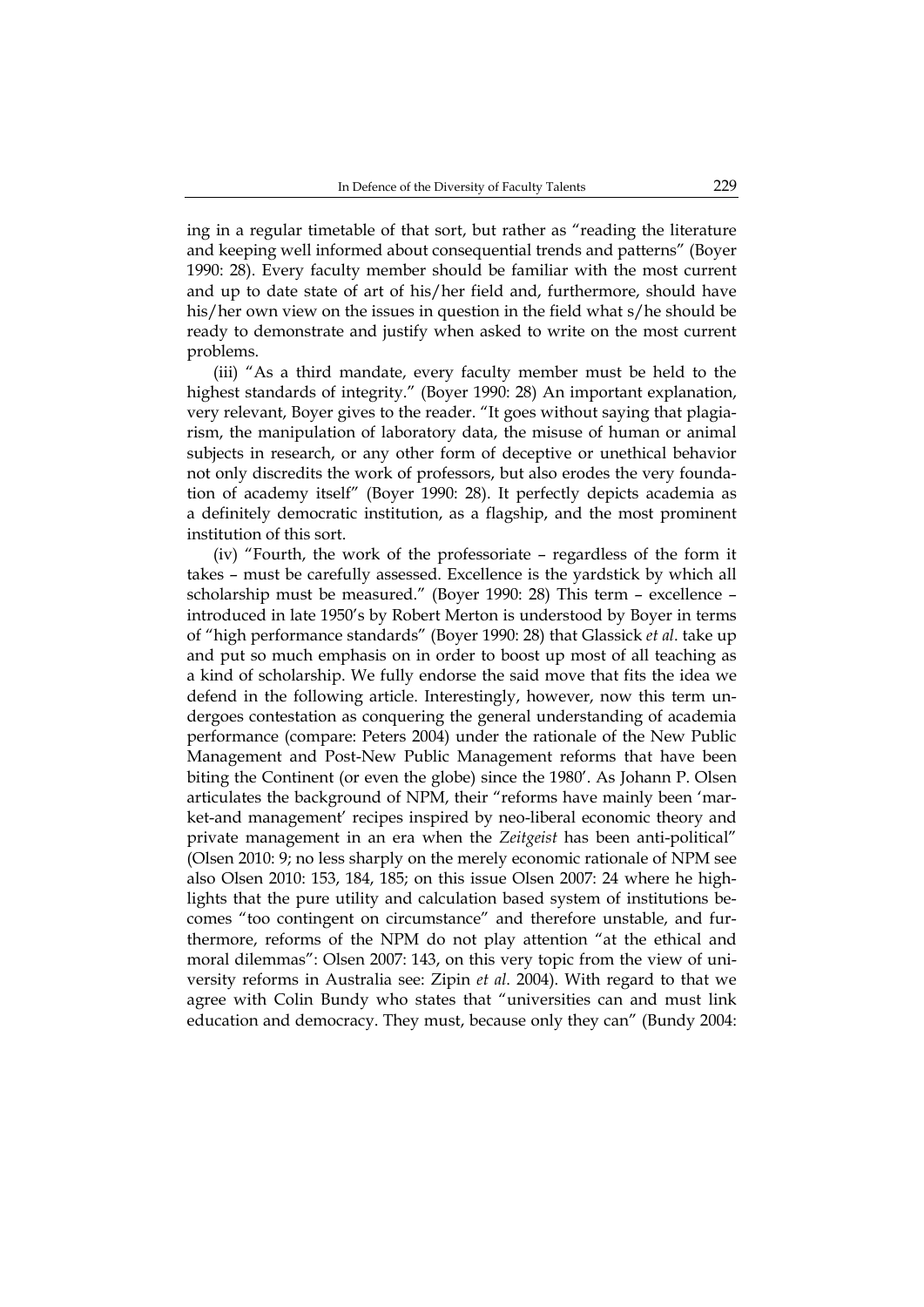174). Thus, not the excellence (at least not all alone) seems to be the primary yardstick of the academic profession indeed.

B) The elucidation of Boyer's three theses would not be completed without posing some questions concerning the possible discussion on similar reforms in the Polish higher education system, reforms concerning tenure, promotion and reward policy. As Kwiek clearly puts the problem forward "overburdened, overworked, (relatively) underpaid and frustrated academics will not be able to make European universities in general strong and attractive" (Kwiek 2013: 85; on the state of affairs of the HE system in Poland with regard to the four scholarships see a sad diagnosis Kwiek 2010: 380-390; Kwiek 2013: 247). Therefore, we propose below some hints to further and more in depth discussions on the issue.

Q 1: Should the HE system in Poland be comprised of institutions which mission is defined differently according to four domains of scholarship? In other words, should there be a reform consisting in assigning by each university its particular mission put into motion? Is the diversity of Polish universities on the ground of their autonomously chosen and prescribed missions required/possible? (The full view on possible stances on the issue in question in the context of HE reforms in Poland is given by Osiecka-Chojnacka 2009)

Q 2: Should four forms of scholarship be taken into account in each institution of HE in Poland: scholarship of discovery, teaching, application and integration? If yes, then under which conditions?

Reformers from the USA formulate some indicators for their followers that we find quite relevant in the context of our discussion on similar reforms related to tenure, promotion and reward. One of the most prominent is that "While administrative support, cooperation, and leadership are essential in any initiative to redefine scholarship, the actual deliberative and decision-making process should be placed in faculty hands. (…) The entire academic community must be involved in the deliberative process from start to finish. In short, this must be a genuine exercise in collegiality and community, and it must be clear at the outset that the results of the process have not been predetermined." (Zahorski 2005: 63) The same idea of setting the whole faculty into deliberation, argumentation formulation and making proposals for the construction of an institution document also in order to strengthen the sense of the community, is vigorously stressed in the state of art (Olsen 2007: 4), because despite it being time-consuming, it still has, on the other hand - as a typically democratic mode of action taking - a greater transformative power for influencing the identities of those affected (Olsen 2007: 64). Therefore, these kinds of reforms provide nothing else but an imprint of *institutional self-reflexivity* pointing at functional, structural, and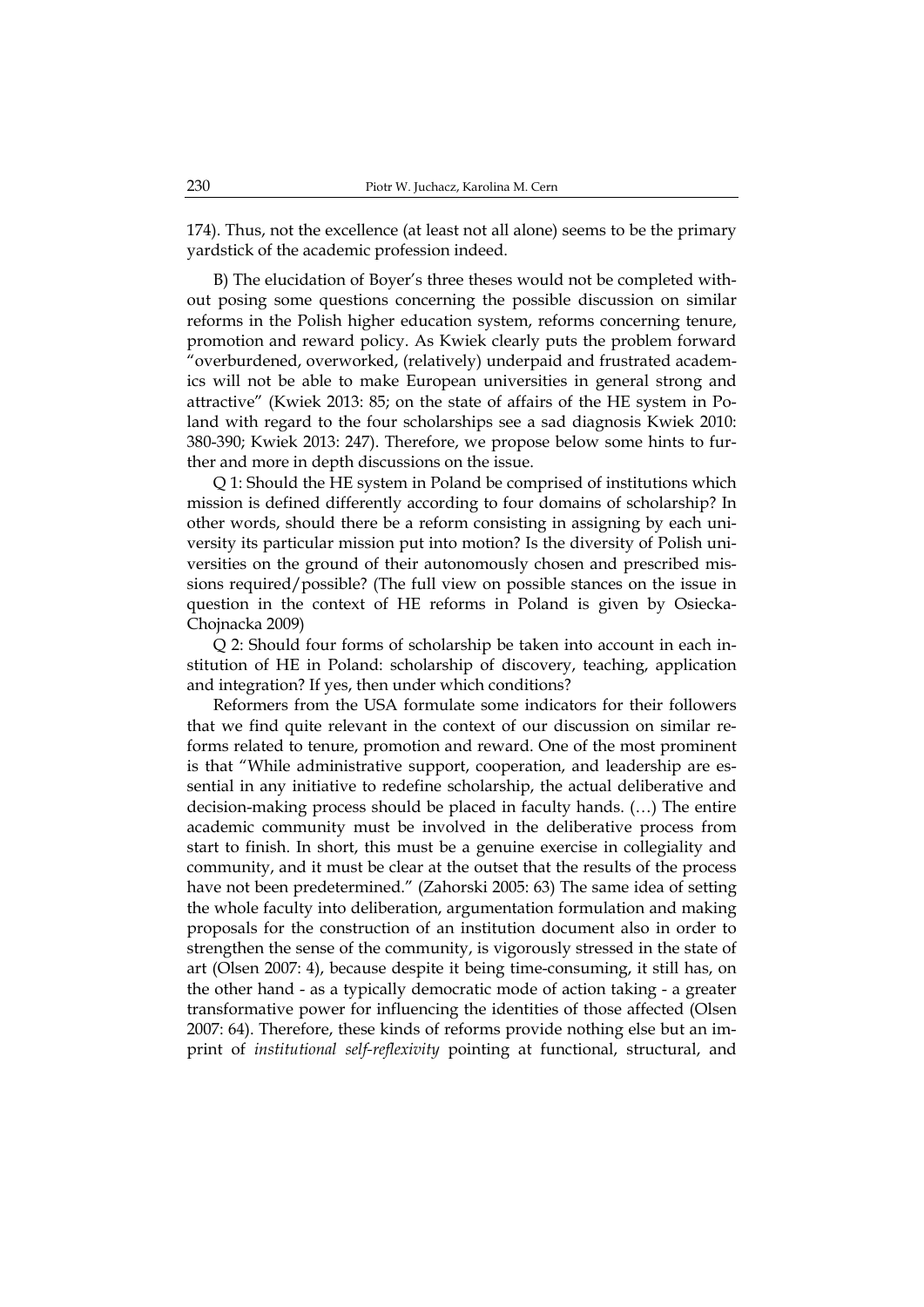most profoundly, normative *re-establishing* within the broader democratic framework doing this way simultaneously demands of a democratic polity and a (quasi)autonomous institution justice. Self-reflexivity here means nothing else as keeping on managing stability and change, institutionalization and deinstitutionalization processes, balancing diversity and unity (Olsen 2007). As Richard M. Diamonds says that "major change requires a clear institutional vision; leadership from the top; an agreed-upon, institutionspecific mission statement; and sensitivity to the unique culture of the institution" (Diamond 2005: 57). The mission cannot be imposed onto the institution neither from the outside, neither from the top-down perspective and faculty involvement is strictly required in that point.

A similar thesis is stated by Marek Kwiek, however, in relation to current reforms to European HE systems. According to Kwiek "the political economy of reforms suggests, though, that no reforms can be successful without the support of at least some groups of academics" (Kwiek 2012: 31). It is to be seen as a consequence of a thesis presumed on the ground of an organization-theory-based institutional approach, that two parallel effects proceed in public institutions including universities: public office-holders influence institutional functioning and institutional functioning affects office-holders' identities<sup>8</sup>, so at the end of the day, to put it in a nutshell, no reforms may be provided without not only acknowledging some behavioural patterns expected to be performed, but in particular, without the accord on the part of those involved for turning them into standards of institutional performance; otherwise any reforms have to but fail (on the relationship between managerialism and collegiality in European universities see: Bundy 2004; Kwiek 2010: 214-234; Kwiek 2013: 274-290; Olsen 2010: 167n).

Braxton, Luckey and Helland advocate that these kinds of institutional reforms shall proceed on three levels: structural, procedural and incorporation (Olsen singles out similar in the content in this very context: a) structuration and routinization, b) standarization, homogenization and authorization of codes of meaning, ways of reasoning and accounts, c) binding resources to values and worldviews: Olsen 2007: 95). On the first of them a crucial role plays "a basic knowledge of the behaviors with the innovation,

 $\mathcal{L}=\mathcal{L}^{\mathcal{L}}$ 

<sup>8 &</sup>quot;Institutionalization as a process implies that an organizational identity is developed and legitimacy in a culture is built, processes that are usually slow and difficult to dictate. There is increasing clarity and agreement about: (a) behavioural rules and who does what, when, and how; (b) how behavioural rules are to be described, explained, and justified; (c) common vocabulary, expectations, and success criteria; and (d) conceptions of what are legitimate resources in different settings and who should have access to, or control, common resources" Olsen 2010: 37).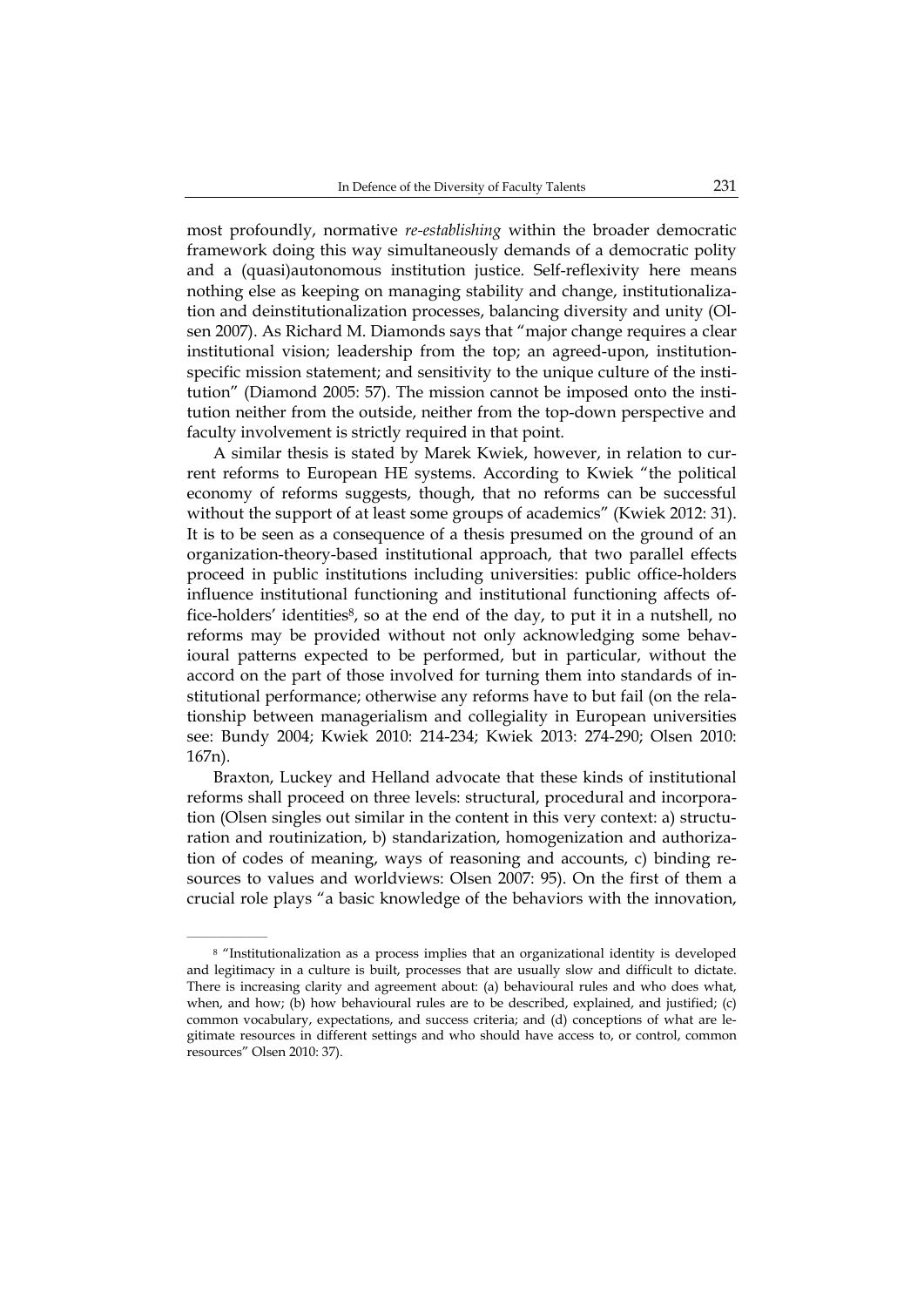and those involved understand how to perform the behaviors" (Braxton *et al.* 2002: 5-6; see also Olsen 2010: 38-39; 39-40). From this follows that a faculty must be well acquainted with the kind/-s of scholarship put forward as the mission of their institution as well as they must be capable of meeting the detailed criteria that would follow from this very mission and later on serve as institutional indicators for tenure, promotion and reward. Moreover, as "at the procedural level, behaviors and policies associated with the innovation become standard" (Braxton *et al.* 2002: 6), the abovementioned acquaintance must involve resources (individual and institutional) and skills and capabilities for action taking in order to undergo a transformation into regular, standard behavior.

"The most in-depth level of institutionalization is incorporation, where the values and norms associated with the innovation are incorporated into an organization's culture. With this normative consensus comes an awareness of how others are performing the behavior as well as an agreement on the appropriateness of the behavior." (Braxton *et al*. 2002: 7; on the meaning of the normative consensus compare: Olsen 2010: 100, 126-127). As one may see, institutions could be seen as a source of individual identity building, however only when this thesis is being comprehended in the conjunction with the second one, namely that they are themselves also influenced by their office-holders, in this case by the faculty and administrative staff too (Olsen 2010). In the aftermath of these mutual interdependences, one must acknowledge that after the introduction of any reforms both should engage, at least to a certain degree a certain number of faculty members to support them, and secondly their proceeding may be simply time-consuming as any reshaping of rules- or standards-following usually is.

For this compound reason Braxton, Luckey and Helland agree with Diamond with no hesitation on five profound roles that central administration (provost, the chief academic officer etc.) is supposed to cast during the projecting, proceeding and implementation of such reforms (Braxton *et al*. 2002: 87-88). Firstly, the reshaping of the award system should go hand in hand with the university mission ascription. Secondly, the process of changes must be put into administrative-procedural motion of which, thirdly, central administration must take responsibility. Fourthly, as it was clearly stressed before, that the whole faculty should be encouraged to engage into the deliberative process of restructuring their institution, which improves the whole morale of the community (Glassick *et al*. 1997: 54). Following Olsen we may say that here "reform is understood as occasion for interpretation and opinion formation as much as decision-making": Olsen: 2007: 182). Naturally, all the time the central administration should monitor the process in order not to slip out of institutional control and a procedural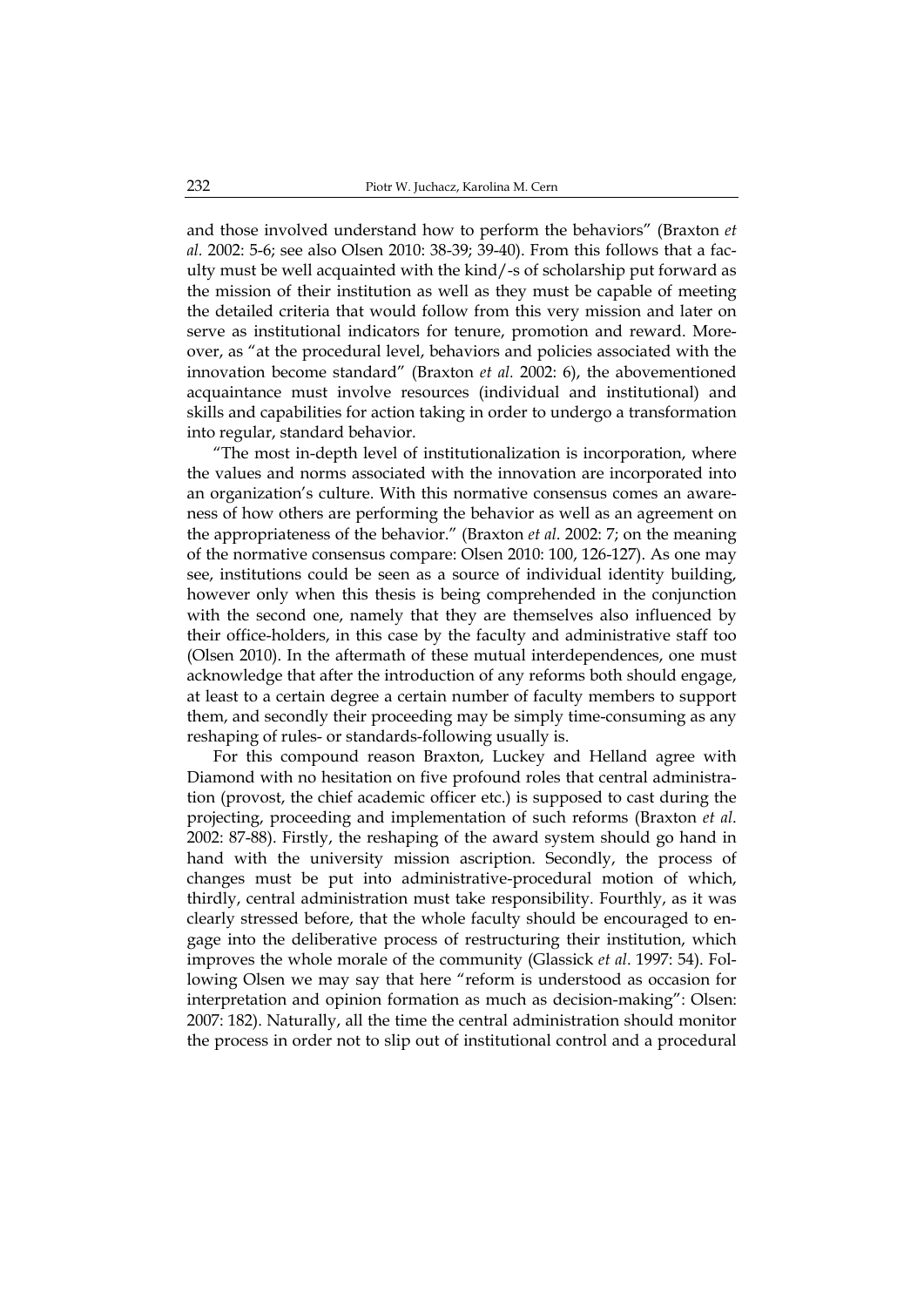steps pursuit, and thus having decisions made and changes introduced into an institution.

Having all of this in mind we would like to specify the second question (Q2), concerns taking into account the four forms of scholarship, into three sub-questions for further consideration:

Q2 A: Should all four forms of scholarship deserve *equal* recognition for the tenure and promotion no matter what the mission prescribed?

Q2 B: Should all four forms of scholarship be recognized as equal in the Polish system of HE, nevertheless each institution, accordingly to its autonomously assigned mission be free to evaluate some forms of scholarship more than others?

Q2 C: Should all forms of scholarship be equally recognized, however during an academic career each faculty member may or should sign a (two/three/four/five-years) "creativity contract" (agreement) with the institution on which kind of scholarship s/he is most interested in at the particular moment of his/her career, and then, appropriately to the kind of scholarship chosen in the agreement, on which terms would be evaluated as a faculty member during the time stipulated by the contract?

The said subsequent questions address a similar issue to the more general one that was posed by Kwiek: "How far can the differentiation processes within the academic profession go in following the differentiation processes in higher education systems themselves?" (Kwiek 2012: 32), processes reflected in, among other factors, mission ascription to a university and differentiation, most basically, into research-intensive and teaching or simply teaching-oriented institutions (Kwiek 2010: 381); further, in "possibly salary brackets depending on national classifications or rankings of higher education institutions, with increased opportunities of academic mobility between them" (Kwiek 2013: 85)? Do institutional autonomy in conjunction with the idea of "a segmented mission" form a sufficient grounding for a positive answer (Nazaré 2012: 68, 70-74)?

Thus, there are some big questions stemming from these issues. Who/what matters more in the last case, a faculty member's autonomous will or the institution's mission? Should the mission be prescribed by a university or by each *faculty* (Glassick *et al*. 1997: 52) of a university? Nonetheless, one must keep in mind that "too much power given to the departments may lead to the gradual disintegration of the university as a whole" (Kwiek 2013: 277; Olsen 2010: 171).

These problems turn to be very urgent now especially with regard to the quite often conflicting individual and institutional imperatives and in addition in relation to the restated question of university-funding. Therefore, the question of mission ascription to a university or a department and then, on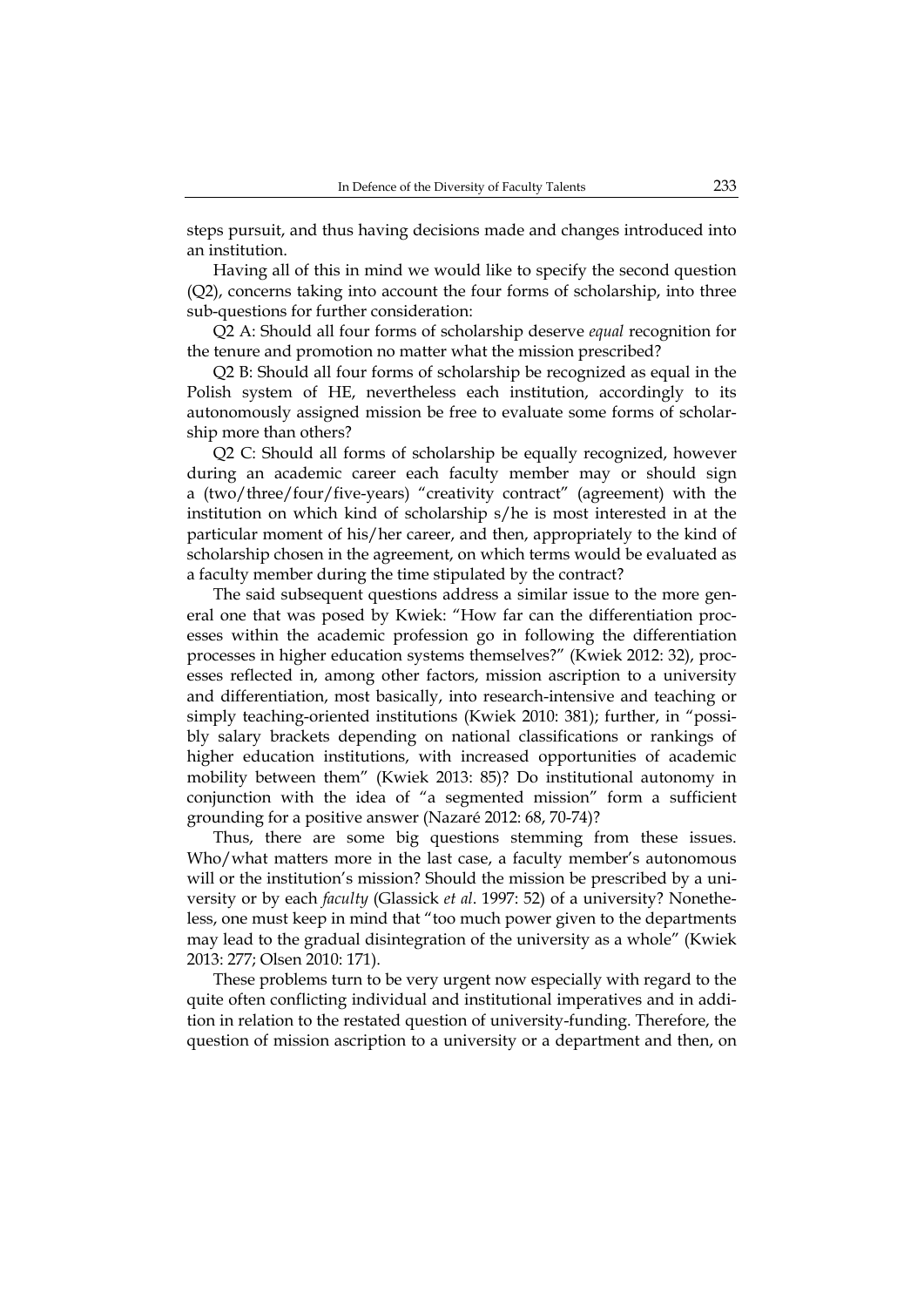the other hand, on individual scholarly path-taking (creativity agreements signing) involve other profound questions like "how (…) should they be combined, and based on which funding streams (e.g. mostly public or mostly private) – will become crucial in the next decade" (Kwiek 2012: 39; Kwiek 2013: 64).9

#### **REFERENCES**

- Alter, Theodore R. (2005). "Achieving the Promise of Public Scholarship." In Peters Scott J., Jordan Nicholas R., Adamek Margaret, Alter Theodore R. (eds.) *Engaging Campus and Community. The Practice of Public Scholarship in the State and Land-Grant University System.* Dayton: Kettering Foundation Press. 461-487.
- Austin, Ann E. and Melissa McDaniels (2006). "Using Doctoral Education to Prepare Faculty to Work Within Boyer's Four Domains of Scholarship." In John M. Braxton (ed), *Analyzing Faculty Work and Rewards: Using Boyer's Four Domains of Scholarship*. San Francisco: Jossey-Bass: New Directions For Institutional Research, Wiley Inter-Science. 51-65.
- Barnett, Ronald. (2008). "Being an Academic in a Time-Impoverished Age*.*" In Amaral Alberto, Bleiklie Ivar, Musselin Christine (eds.) *From Governance to Identity*. Dordrecht: Springer. 7-17.
- Boyer, Ernest L. (1990). *Scholarship Reconsidered. Priorities of the Professoriate*. New York: The Carnegie Foundation for The Advancement of Teaching.
- Bozyk, Dennis (2005). "Redefining the Culture of Scholarship: Madonna University." In KerryAnn O'Meara, R. Eugene Rice (eds.) *Faculty Priorities Reconsidered. Rewarding Forms of Scholarship. Rewarding Multiple Forms of Scholarship*. San Francisco: Jossey-Bass, A Wiley Imprint. 95-111.
- Braxton, John M. and William Luckey, Patricia Helland (2002). *Institutionalizing Broader View of Scholarship Through Boyer's Four Domains*. San-Francisco: ASHE – ERIC Higher Education Report, Volume 29, No. 2, Wiley Periodicals.
- Bundy, Colin (2004). "Under New Management? A Critical History of Managerialism in British Universities." In Melanie Walker, Jon Nixon (eds.) *Reclaiming Universities from a Runway World*. Glasgow: The Society for Research into Higher Education & Open University Press. 160-175.
- Diamond, Robert M. (2005) "Scholarship Reconsidered: Barriers to Change." In Kerry-Ann O'Meara, R. Eugene Rice (eds.) *Faculty Priorities Reconsidered. Rewarding Forms of Scholarship. Rewarding Multiple Forms of Scholarship.* San Francisco: Jossey-Bass, A Wiley Imprint. 56-59.
- Glassick, Charles E. and Mary Taylor Huber, Gene I. Maeroff (1997). *Scholarship Assessed. Evaluation of the Professoriate. A Special Report.* San Francisco: Jossey-Bass Publishers.
- Glen, R. Bucher and Amber M. Williams and *Ernest Boyer* (2002). In: *Gale Encyclopedia of Education*; see: http://www.answers.com/topic/ernest-boyer (retrieved: 26-01- 2013).

<sup>9</sup> The article was prepared as a part of a European Commission's 7th Framework Programme grant: EduWel - *Education as Welfare. Enhancing opportunities for socially vulnerable youth in Europe* (2009-2013), Marie Curie Initial Training Network (2009-2013).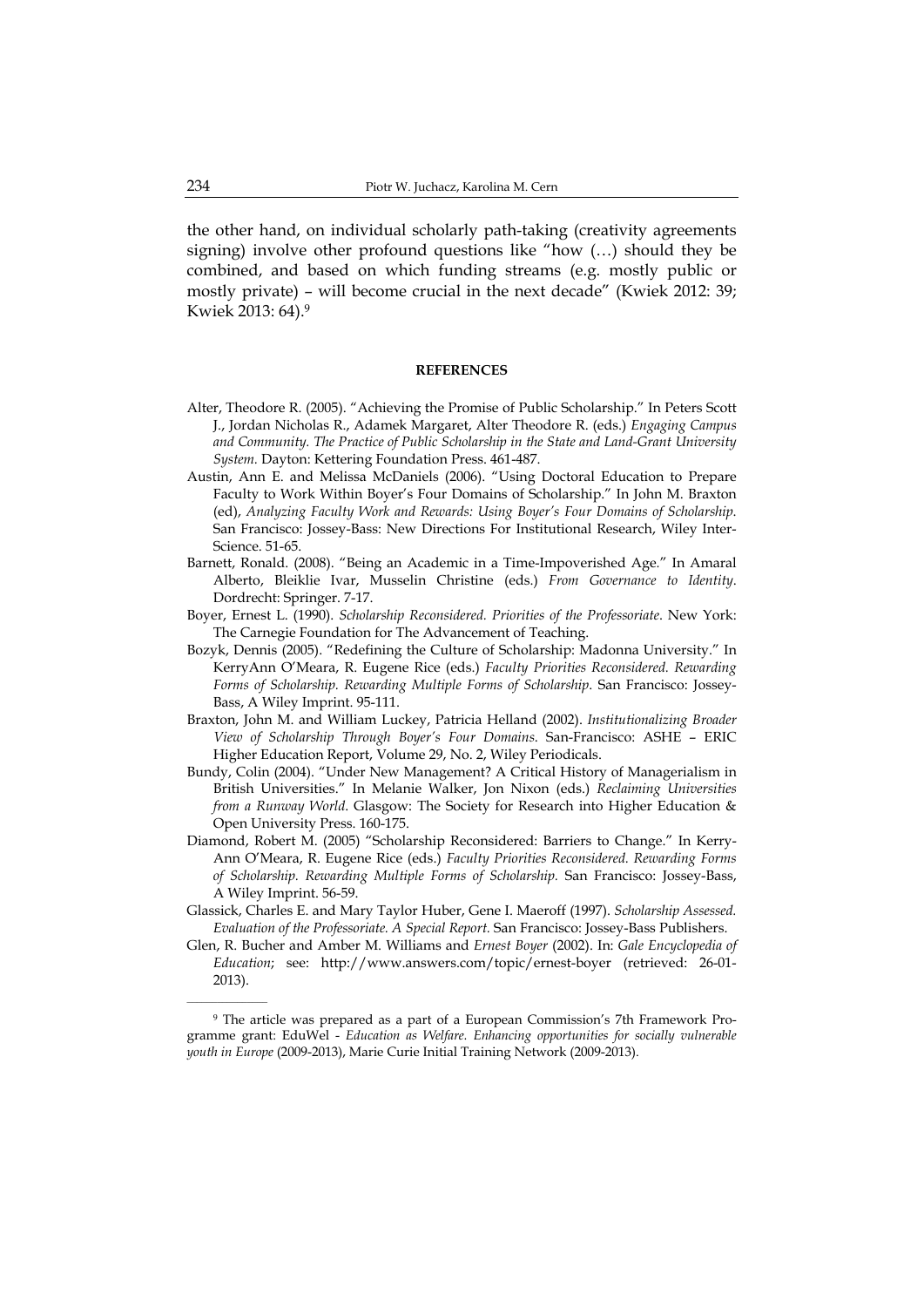- Kezar, Adrianna J. (2005). "Creating a Metamovement. A Vision Towards Regaining the Public Social Charter." In Kezar Adrianna J., Chambes Tony C., Burkhardt John C. (eds.) *Higher Education for the Public Good. Emerging Voices from a National Movement*. San Francisco: Jossey-Bass.
- Kwiek, Marek (2006). *The University and the State. A Study into Global Transformation.* Frankfurt am Main: Peter Lang Verlag.
- Kwiek, Marek (2010). *Transformacje Uniwersytetu. Zmiany instytucjonalne i ewolucyjne polityki edukacyjnej w Europie*. Poznań: Wydawnictwo Naukowe UAM.
- Kwiek, Marek (2012). "Changing higher education policies: From the deinstitutionalization to the reinstitutionalization of the research mission in Polish universities." *Science and Public Policy* (2012). 1-14.
- Kwiek Marek (2012). "The Growing Complexity of the Academic Entreprise in Europe: A Panoramic View." In Kwiek, Marek and Andrzej Kurkiewicz (eds.) *The Modernisation of European Universities. Cross-National Academic Perspectives*. Frankfurt am Main: Peter Lang Verlag. 27-60.
- Kwiek, Marek and Andrzej Kurkiewicz, eds. (2012). *The Modernisation of European Universities. Cross-National Academic Perspectives*. Frankfurt am Main: Peter Lang Verlag.
- Kwiek, Marek (2013). *Knowledge Production in European Universities. States, Markets, and Academic Entrepreneurialism*. Frankfurt am Main: Peter Lang Edition.
- McCormick, Alexander C., Chun-Mei Zhao (2005). "*Rethinking and Reframing the Carnegie Classification.*" *Change* Volume 37, Number 5, pp. 50-57.
- Nazaré, Maria Helena (2012). "People and Their Ideas: The Foundation for Inclusive European Growth." In Kwiek, Marek and Andrzej Kurkiewicz (eds.) *The Modernisation of European Universities. Cross-National Academic Perspectives*. Frankfurt am Main: Peter Lang Verlag. 61-77.
- Lucas, Lisa (2004). "Reclaiming Academic Research Work from Regulation and Relegation." In Melanie Walker, Jon Nixon (eds.) *Reclaiming Universities from a Runway World*. Glasgow: The Society for Research into Higher Education & Open University Press. 35-50.
- Olsen, Johan P. Olsen (2007). *Europe in Search of Political Order. An institutional perspective on unity/diversity, citizens/their helpers, democratic design/historical drift and the coexistence of orders*. Oxford: Oxford University Press.
- Olsen, Johan P. (2010). *Governing Through Institution Building. Institutional Theory and Recent European Experiments in democratic Organization.* Oxford: Oxford University Press.
- O'Meara, Kerry Ann (2005). "Effects of Encouraging Multiple Forms of Scholarship Nationwide And Across Institutional Types." In Kerry Ann O'Meara, R. Eugene Rice (eds.) *Faculty Priorities Reconsidered. Rewarding Forms of Scholarship. Rewarding Multiple Forms of Scholarship*. San Francisco: Jossey-Bass, A Wiley Imprint. 255-89.
- Osiecka-Chojnacka Justyna (2009). "Spory o habilitację próba analizy debaty." *Analizy. BAS* 11 (19). 1-13.
- Peters, Michael (2004). "Higher Education, Globalization and the Knowledge Economy." In Melanie Walker, Jon Nixon (eds.) *Reclaiming Universities from a Runway World*. Glasgow: The Society for Research into Higher Education & Open University Press. 67-82.
- Peters, Scott (2005). "Chapter One: Introduction and Overview." In Scott J. Peters, Nicholas R. Jordan, Margaret Adamek, Theodore R. Alter (eds.) *Engaging Campus and*